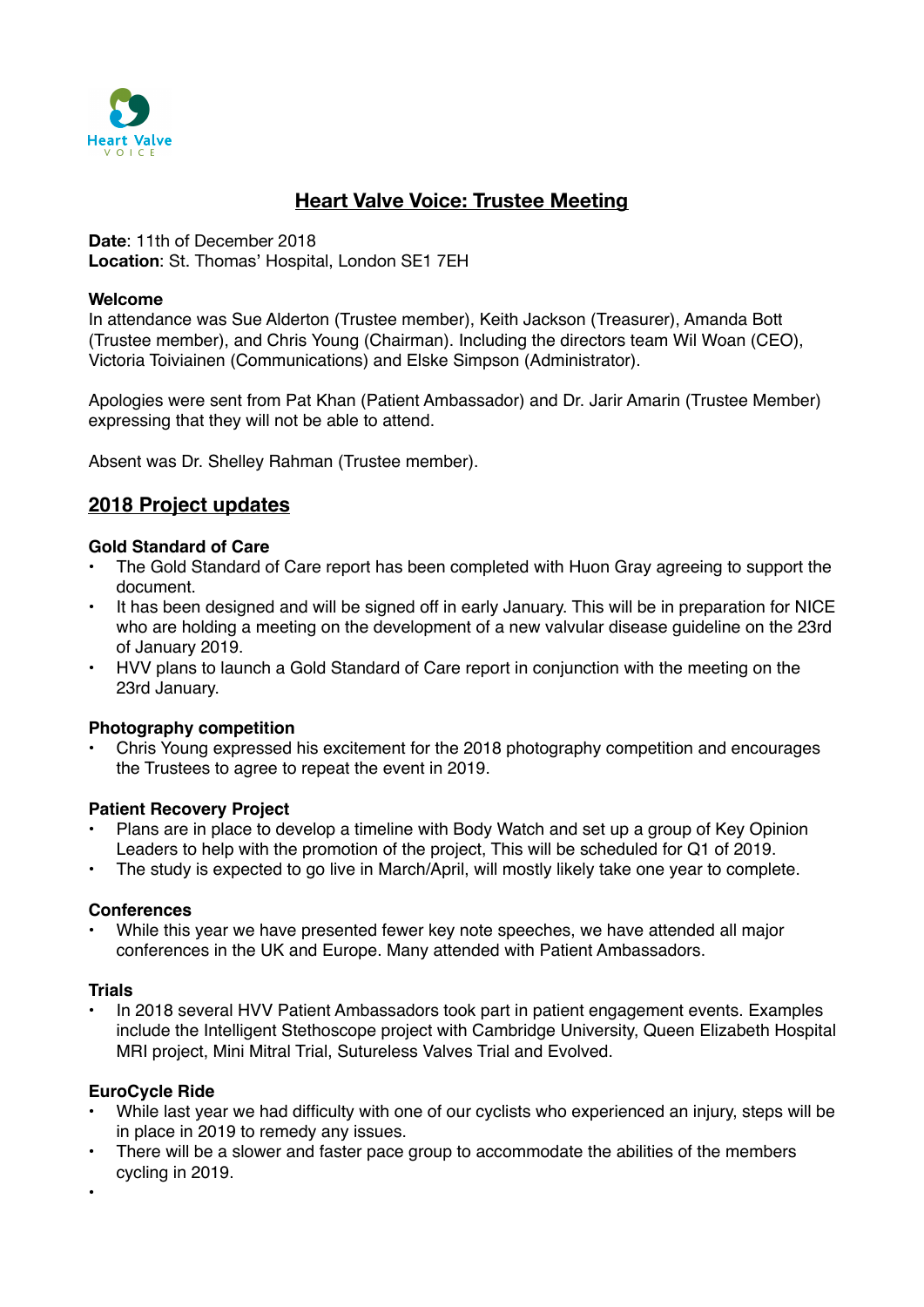

- There has been interest from France and Italy in joining but starting their journeys from their respective countries. The team will reach out to them.
- BSEcho are partnering with HVV for the 2019 EuroCycle ride and will be hosting their own team.

### **Variation Report: Sub-optimal Care Report**

• HVV provided endorsement including the Forward from Wil Woan and several contributions from our patients who reported their experiences with heart valve disease. We worked alongside Dougie Muir and several other leading clinicians

### **King's Fund Roundtable: Optimal Treatment Pathways**

• To launch the report Wil Woan represented HVV at a roundtable hosted by the Healthcare Services Journal which was recorded

## **St. Paul's Cathedral**

• All agreed that the event was a success and should be repeated in 2019. Expanding the event and setting up similar activities across the UK.

# **2019 Projects**

### **The Flu Jabs Project**

- HVV will be developing a number of heart valve disease detection programmes that will coincide with GP's flu jab appointment sessions.
- Recommending that 3 to 4 big GP practices should be picked across the UK to implement the use of stethoscope screening possibly using Cambridge's Intelligent Stethoscopes.
- There has already been a number of GPs that have shown interest in the project. Wil Woan, with the help of Chris Arden, will provide a list of GP's names in support before the next trustee meeting.

### **European Awareness Day**

- It was agreed that 2018 European Awareness Day was very successful and there has been interest from Austria, Germany and Belgium to join in 2019.
- An independent consultant has been acquired to prepare a full report of the 2018 Awareness day in order to help with planning for 2019.
- Extending the European Awareness Day into a week.
- The Children's Book that was introduced at the 2018 Awareness Day will soon be reprinted and available for distribution and selling within UK clinics, will also be translated
- The Augmented Reality Cath Lab app has been met with great interest by a number of hospitals.

# **Testing Events**

• We plan to carry out testing events at football and cricket. Southampton F.C has agreed to allow patients to go on the pitch as mascots, and there was discussions of a possibility of being mentioned on 'Match of the Day'.

# **Internal Business**

### **Trustee members**

- Increasing the numbers of trustees on the board, 10 in total which is in line with the constitution. Also ensuring we have appropriate skills e.g. more patient ambassador and more primary care..
- It was agreed to approach Chris Arden to fill one of the positions on the trustee board.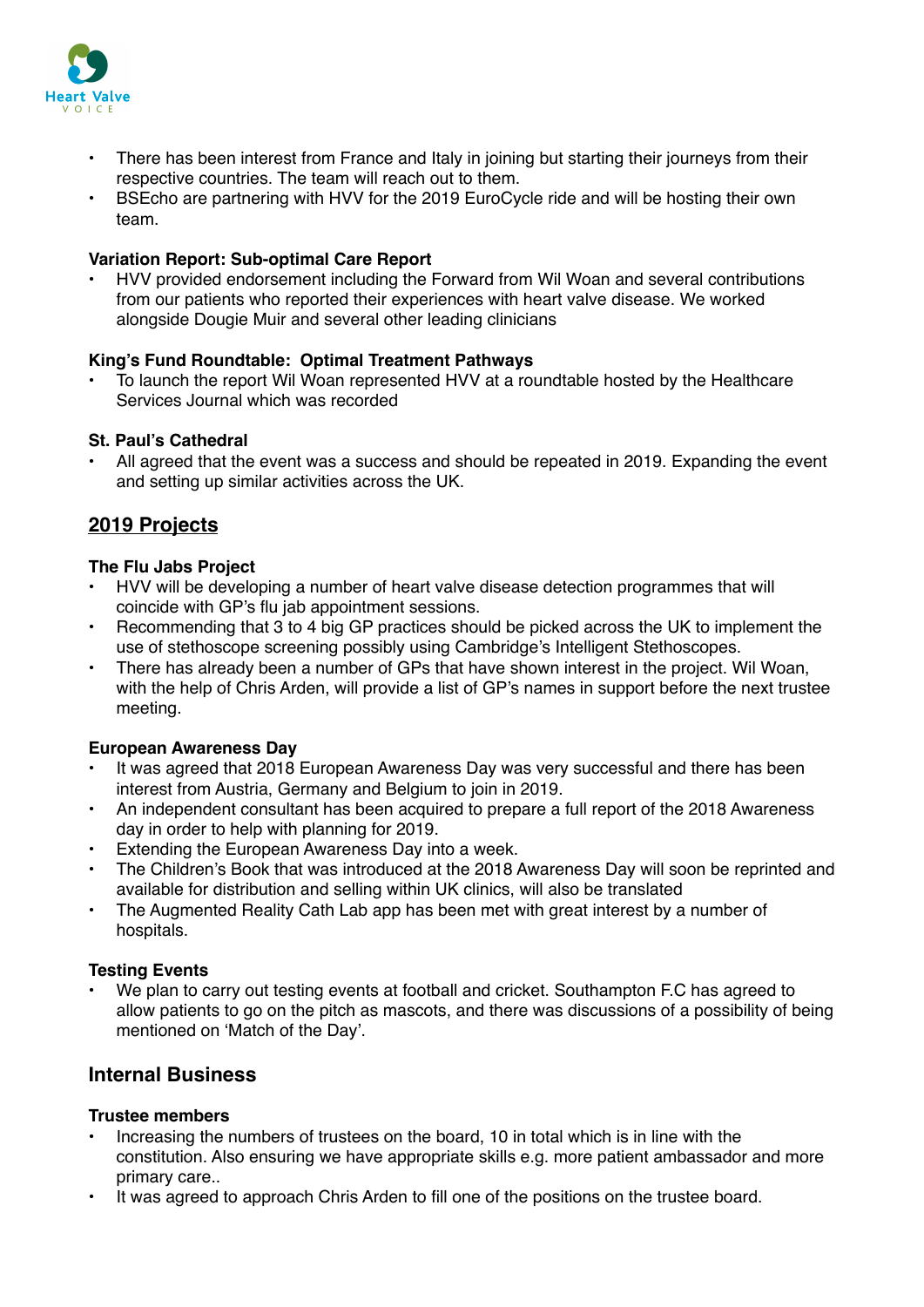

• It was agreed to we approach Alison Banayoti to fill one of the patient ambassador positions on the trustee board.

### **Financial report 2018**

- The financial report of 2018, so far, shows media campaigns as the biggest spending.
- There was a salary increase in 2018 due to taking on new employees and increased use of consultants.
- There has been a slight increase in spending on accommodation but this is due to bigger media campaigns, such as the bike ride, photography competition etc.
- Research has also increased.

### **External Funding**

- Edwards Life Sciences remain our largest funder.
- A series of connections with Medtronic, Abbot and Liva Nova and they are now funding HVV.
- We continue to engage with the imagining companies and meetings are in place in 2019 to secure investments.

### **Constitution**

- The section referred to as 'Members' has been removed from the constitution.
- Constitution and meeting minutes will be circulated.
- Setting possible dates for trustee meetings will be provided early 2019 and meetings will be quarterly.

### **Website & Social Media Report**

- During the period between August and December; impressions and mentions on Twitter have increased; visits to the Twitter profile visits has increased; Facebook likes, clicks and reactions have all increased.
- The importance of Facebook in allowing direct communication with patients and potential volunteers.
- The team has been working on increasing the number of posts they create in order to increase engagement and have had a lot of success this year engaging partners such as BSEcho and MedTech.
- We have also included more videos this year in our social media work including website and have found that these have invited more visitors to our channels and encouraged more interaction amongst our followers.

244,527 Twitter Impressions since June up from 157,500 7,103 Twitter Profile Visits up from 4,545 408 Twitter mentions up from 199 190 new Twitter followers 4,394 Facebook Page likes since June 29,210 people reached on Facebook, up from 9,847 7,358 post clicks on Facebook since June 3,686 reactions on Facebook since June

• HVV has delivered a range of successful articles in 2018; Silversurfers, Dr Hillary 100 Campaign, 10 months of Pulse articles, a Guardian Cardiovascular News, and Times advertorial. We have also delivered content in partnership with SCTS, MTG, BSEcho, a series of GP Webinars, and BSC.

### **Website Assessment**

Recently, there has been a meeting between the SEO and Web designers to determine a plan to increase the presence of HVV on search engines.